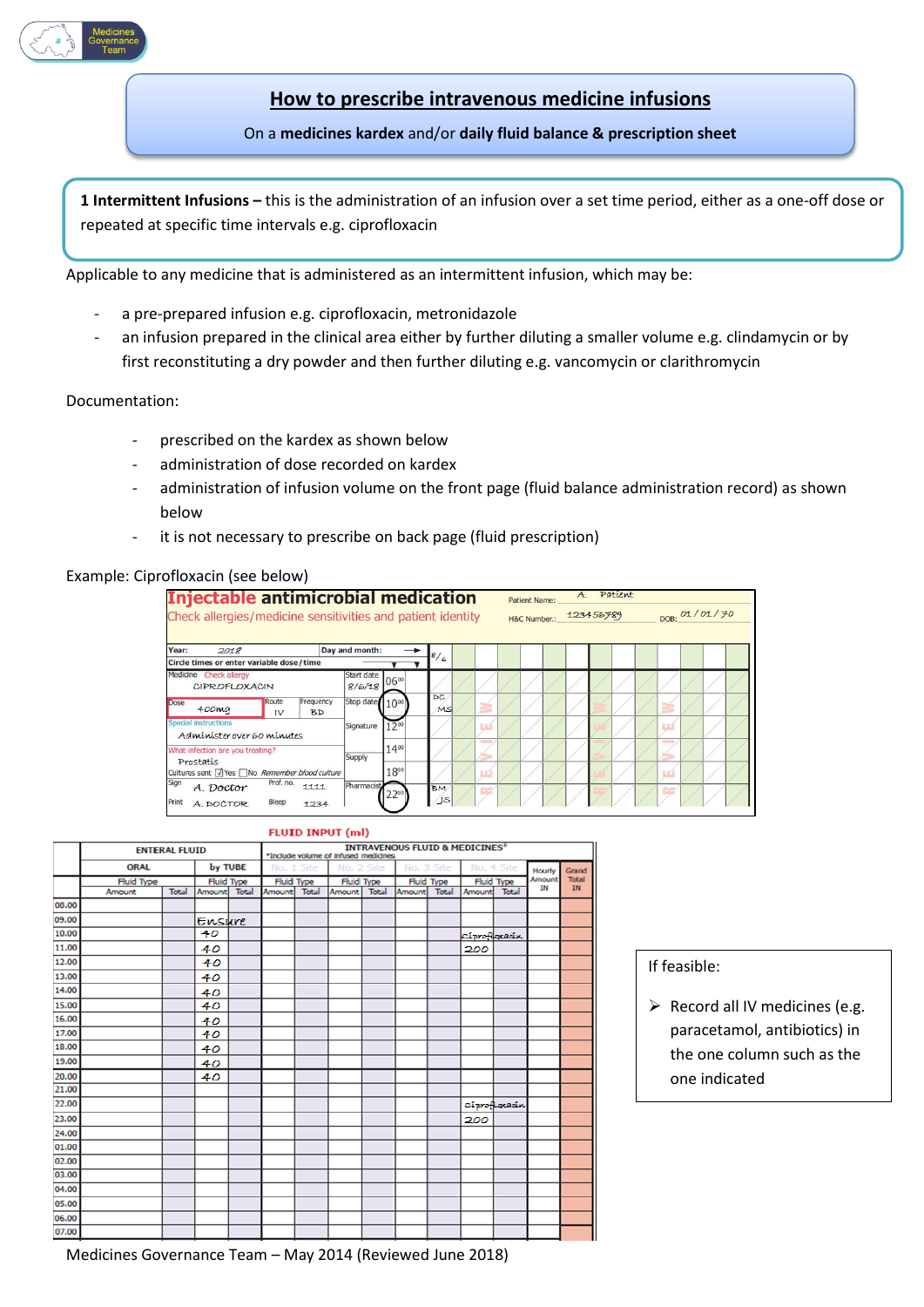**2. Continuous Infusions –** this is the intravenous administration of a volume of fluid with medicines added over 24 hours or a number of hours to achieve a clinical endpoint. Large or small volumes may be delivered continuously e.g. amiodarone, heparin, dopamine

Documentation:

- prescribed on fluid balance prescription chart as shown below
- prescription referenced on the kardex as shown below (but do not include any dose details) e.g. 'Dopamine – see fluid prescription'
- administration documented on the front and back page of the 'daily fluid balance and prescription'

| Print    | A. DOCTOR             |                                   | Bleep             | 1234                 |                  | $-22^{\circ\circ}$ |  |
|----------|-----------------------|-----------------------------------|-------------------|----------------------|------------------|--------------------|--|
| Sign     | A. Doctor             |                                   | Prof. no.         | 1111                 | Pharmacist       |                    |  |
|          | Pre-admission<br>dose | Increased<br>dose                 | Decreased<br>dose | <b>New</b>           |                  | $18^{00}$          |  |
|          |                       | Medicines Reconciliation (circle) |                   |                      | Supply           |                    |  |
|          |                       |                                   |                   |                      |                  | $4^{00}$           |  |
|          |                       | Special instructions/Indication   |                   |                      | Signature        | 200                |  |
| Dose     |                       |                                   | Route             | Frequency            | Stop date        | 0 <sup>00</sup>    |  |
| Medicine |                       | DOPAMINE – See fluíd prescríptíon |                   | Start date<br>1/1/14 | 06 <sup>oo</sup> |                    |  |

| Fluid Bolus volume, Deficit, On-going loss volume, Maintenance, Drug Prescription<br>Indications - all that apply:<br>*Medicines must be recorded in |             |  |                              |               |                    |                        |  |  |  |
|------------------------------------------------------------------------------------------------------------------------------------------------------|-------------|--|------------------------------|---------------|--------------------|------------------------|--|--|--|
| Date                                                                                                                                                 | <b>Time</b> |  | Volume   Infusion Fluid/Type | Additives*    | Rate mVhr<br>Range | Prescriber's Signature |  |  |  |
| $1/1/14$ 09:00 250ml                                                                                                                                 |             |  | Sodium Chloride0.9%          | DOPAMINE400mg | 20ml/hr            | A. Doctor              |  |  |  |
|                                                                                                                                                      |             |  | G                            |               |                    |                        |  |  |  |

|       |                   |                      |                   |                   | <b>FLUID INPUT (ml)</b>              |                   |                                                     |                     |             |
|-------|-------------------|----------------------|-------------------|-------------------|--------------------------------------|-------------------|-----------------------------------------------------|---------------------|-------------|
|       |                   | <b>ENTERAL FLUID</b> |                   |                   | *Include volume of infused medicines |                   | <b>INTRAVENOUS FLUID &amp; MEDICINES*</b>           |                     |             |
|       | <b>ORAL</b>       |                      | by TUBE           | No. 1 Site        | No. 2 Site                           | No. 3 Site        | No. 4 Site                                          | Hourly              | Grand       |
|       | <b>Fluid Type</b> |                      | <b>Fluid Type</b> | <b>Fluid Type</b> | <b>Fluid Type</b>                    | <b>Fluid Type</b> | <b>Fluid Type</b>                                   | <b>Amount</b><br>IN | Total<br>IN |
|       | Amount            | Total                | Amount Total      |                   |                                      |                   | Amount Total Amount Total Amount Total Amount Total |                     |             |
| 08.00 |                   |                      |                   |                   |                                      |                   |                                                     |                     |             |
| 09.00 |                   |                      |                   |                   |                                      |                   | Dopamine                                            |                     |             |
| 10.00 |                   |                      |                   |                   |                                      |                   | 20                                                  |                     |             |
| 11.00 |                   |                      |                   |                   |                                      |                   | 20                                                  |                     |             |
| 12.00 |                   |                      |                   |                   |                                      |                   | 20                                                  |                     |             |
| 13.00 |                   |                      |                   |                   |                                      |                   | 20                                                  |                     |             |
| 14.00 |                   |                      |                   |                   |                                      |                   | 20                                                  |                     |             |
| 15.00 |                   |                      |                   |                   |                                      |                   | 20                                                  |                     |             |
| 16.00 |                   |                      |                   |                   |                                      |                   | 20                                                  |                     |             |
| 17.00 |                   |                      |                   |                   |                                      |                   | 20                                                  |                     |             |
| 18.00 |                   |                      |                   |                   |                                      |                   | 20                                                  |                     |             |
| 19.00 |                   |                      |                   |                   |                                      |                   | 20                                                  |                     |             |
| 20.00 |                   |                      |                   |                   |                                      |                   | 20                                                  |                     |             |
| 21.00 |                   |                      |                   |                   |                                      |                   | 20                                                  |                     |             |
| 22.00 |                   |                      |                   |                   |                                      |                   |                                                     |                     |             |
| 23.00 |                   |                      |                   |                   |                                      |                   |                                                     |                     |             |
| 24.00 |                   |                      |                   |                   |                                      |                   |                                                     |                     |             |
| 01.00 |                   |                      |                   |                   |                                      |                   |                                                     |                     |             |
| 02.00 |                   |                      |                   |                   |                                      |                   |                                                     |                     |             |
| 03.00 |                   |                      |                   |                   |                                      |                   |                                                     |                     |             |
| 04.00 |                   |                      |                   |                   |                                      |                   |                                                     |                     |             |
| 05.00 |                   |                      |                   |                   |                                      |                   |                                                     |                     |             |
| 06.00 |                   |                      |                   |                   |                                      |                   |                                                     |                     |             |
| 07.00 |                   |                      |                   |                   |                                      |                   |                                                     |                     |             |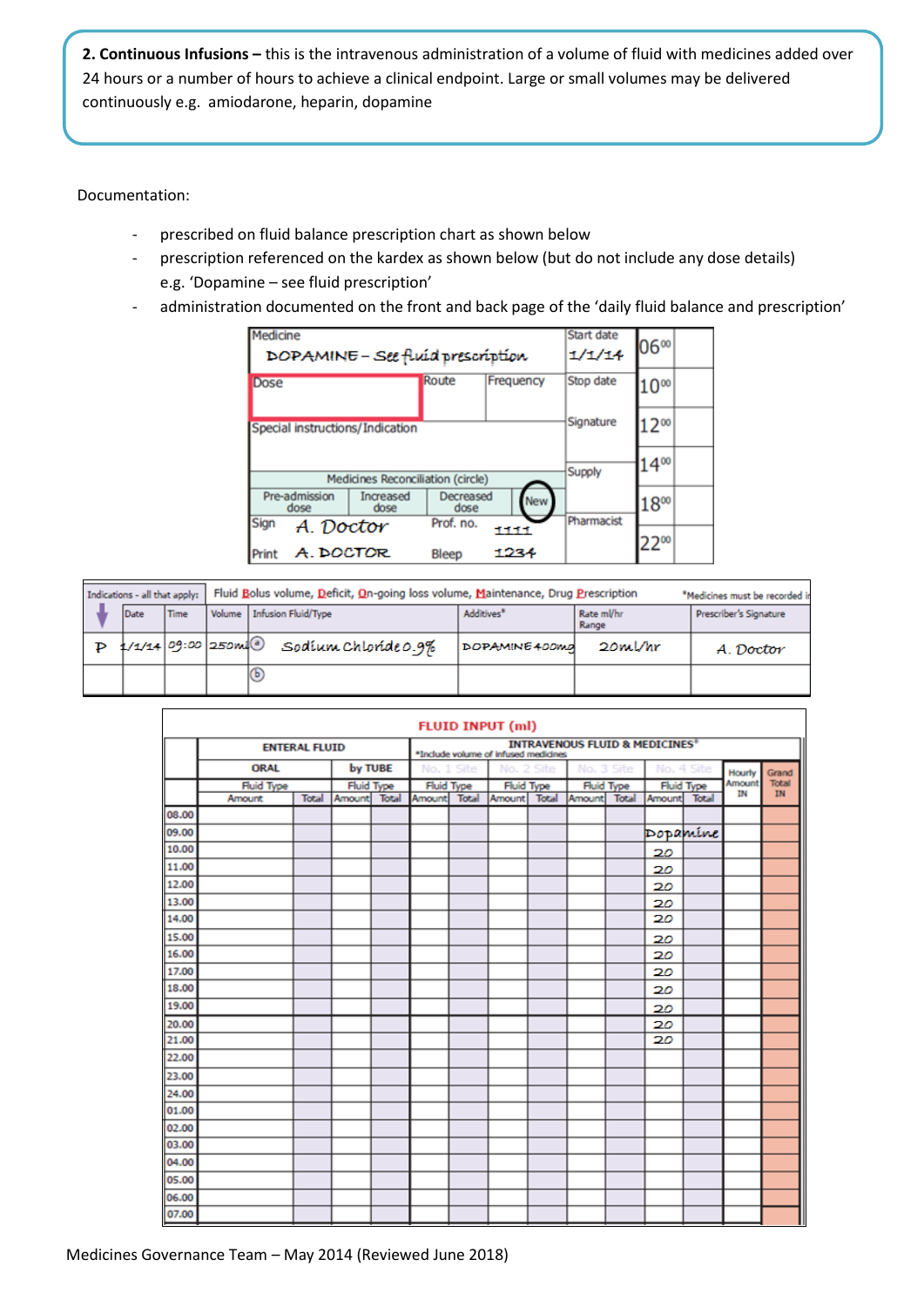# **3. Prescriptions for electrolyte replacement / treatment e.g. magnesium, phosphate, potassium**

Applicable to electrolyte replacement or treatment

Documentation:

- prescribed on fluid balance prescription chart as shown below
- referenced on the kardex as shown below e.g. *'Magnesium – see fluid prescription'*
- administration documented on the front and back page of the 'daily fluid balance and prescription'

| Medicine<br>MAGNESIUM-see fluíd prescription |                                   |                    | Start date<br>1/1/14 | $06^{\circ\circ}$ |            |                   |  |
|----------------------------------------------|-----------------------------------|--------------------|----------------------|-------------------|------------|-------------------|--|
| Dose                                         |                                   | Route              |                      | Frequency         | Stop date  | $10^{\circ\circ}$ |  |
| Special instructions/Indication              |                                   |                    |                      |                   | Signature  | ∞כ                |  |
|                                              | Medicines Reconciliation (circle) |                    |                      |                   | Supply     | 400               |  |
| Pre-admission<br>dose                        | Increased<br>dose                 | Decreased<br>dose  |                      | <b>New</b>        |            | $18^{\circ\circ}$ |  |
| Sign<br>A. Doctor<br>A. DOCTOR<br>Print      |                                   | Prof. no.<br>Bleep | 1111<br>1234         |                   | Pharmacist | 22∞               |  |

|                         | Fluid Bolus volume, Deficit, On-going loss volume, Maintenance, Drug Prescription<br>Indications - all that apply:<br>*Medicines must be recorded in |  |                              |                         |                     |                        |  |  |  |
|-------------------------|------------------------------------------------------------------------------------------------------------------------------------------------------|--|------------------------------|-------------------------|---------------------|------------------------|--|--|--|
| Date                    | <b>Time</b>                                                                                                                                          |  | Volume   Infusion Fluid/Type | Additives*              | Rate ml/hr<br>Range | Prescriber's Signature |  |  |  |
| $1/1/14$ 09:00 100mi (0 |                                                                                                                                                      |  | Sodium Chloride0.9%          | MAGNESIUM 22<br>(Bmmol) | 100ml/h             | A. Doctor              |  |  |  |
|                         |                                                                                                                                                      |  | <b>G</b>                     |                         |                     |                        |  |  |  |

|       | <b>FLUID INPUT (ml)</b> |                      |                   |         |                   |            |                                                                        |  |                                           |  |            |                   |                     |             |
|-------|-------------------------|----------------------|-------------------|---------|-------------------|------------|------------------------------------------------------------------------|--|-------------------------------------------|--|------------|-------------------|---------------------|-------------|
|       |                         | <b>ENTERAL FLUID</b> |                   |         |                   |            | *Include volume of infused medicines                                   |  | <b>INTRAVENOUS FLUID &amp; MEDICINES*</b> |  |            |                   |                     |             |
|       | <b>ORAL</b>             |                      |                   | by TUBE |                   | No. 1 Site | No. 2 Site                                                             |  | No. 3 Site                                |  | No. 4 Site |                   | <b>Hourly</b>       | Grand       |
|       | <b>Fluid Type</b>       |                      | <b>Fluid Type</b> |         | <b>Fluid Type</b> |            | <b>Fluid Type</b>                                                      |  | <b>Fluid Type</b>                         |  |            | <b>Fluid Type</b> | <b>Amount</b><br>IΝ | Total<br>IN |
|       | Amount                  |                      |                   |         |                   |            | Total Amount Total Amount Total Amount Total Amount Total Amount Total |  |                                           |  |            |                   |                     |             |
| 08.00 |                         |                      |                   |         |                   |            |                                                                        |  |                                           |  |            |                   |                     |             |
| 09.00 |                         |                      |                   |         |                   |            |                                                                        |  |                                           |  | Magnesium  |                   |                     |             |
| 10.00 |                         |                      |                   |         |                   |            |                                                                        |  |                                           |  | 100        |                   |                     |             |
| 11.00 |                         |                      |                   |         |                   |            |                                                                        |  |                                           |  |            |                   |                     |             |
| 12.00 |                         |                      |                   |         |                   |            |                                                                        |  |                                           |  |            |                   |                     |             |
| 13.00 |                         |                      |                   |         |                   |            |                                                                        |  |                                           |  |            |                   |                     |             |
| 14.00 |                         |                      |                   |         |                   |            |                                                                        |  |                                           |  |            |                   |                     |             |
| 15.00 |                         |                      |                   |         |                   |            |                                                                        |  |                                           |  |            |                   |                     |             |
| 16.00 |                         |                      |                   |         |                   |            |                                                                        |  |                                           |  |            |                   |                     |             |
| 17.00 |                         |                      |                   |         |                   |            |                                                                        |  |                                           |  |            |                   |                     |             |
| 18.00 |                         |                      |                   |         |                   |            |                                                                        |  |                                           |  |            |                   |                     |             |
| 19.00 |                         |                      |                   |         |                   |            |                                                                        |  |                                           |  |            |                   |                     |             |
| 20.00 |                         |                      |                   |         |                   |            |                                                                        |  |                                           |  |            |                   |                     |             |
| 21.00 |                         |                      |                   |         |                   |            |                                                                        |  |                                           |  |            |                   |                     |             |
| 22.00 |                         |                      |                   |         |                   |            |                                                                        |  |                                           |  |            |                   |                     |             |
| 23.00 |                         |                      |                   |         |                   |            |                                                                        |  |                                           |  |            |                   |                     |             |
| 24.00 |                         |                      |                   |         |                   |            |                                                                        |  |                                           |  |            |                   |                     |             |
| 01.00 |                         |                      |                   |         |                   |            |                                                                        |  |                                           |  |            |                   |                     |             |
| 02.00 |                         |                      |                   |         |                   |            |                                                                        |  |                                           |  |            |                   |                     |             |
| 03.00 |                         |                      |                   |         |                   |            |                                                                        |  |                                           |  |            |                   |                     |             |
| 04.00 |                         |                      |                   |         |                   |            |                                                                        |  |                                           |  |            |                   |                     |             |
| 05.00 |                         |                      |                   |         |                   |            |                                                                        |  |                                           |  |            |                   |                     |             |
| 06.00 |                         |                      |                   |         |                   |            |                                                                        |  |                                           |  |            |                   |                     |             |
| 07.00 |                         |                      |                   |         |                   |            |                                                                        |  |                                           |  |            |                   |                     |             |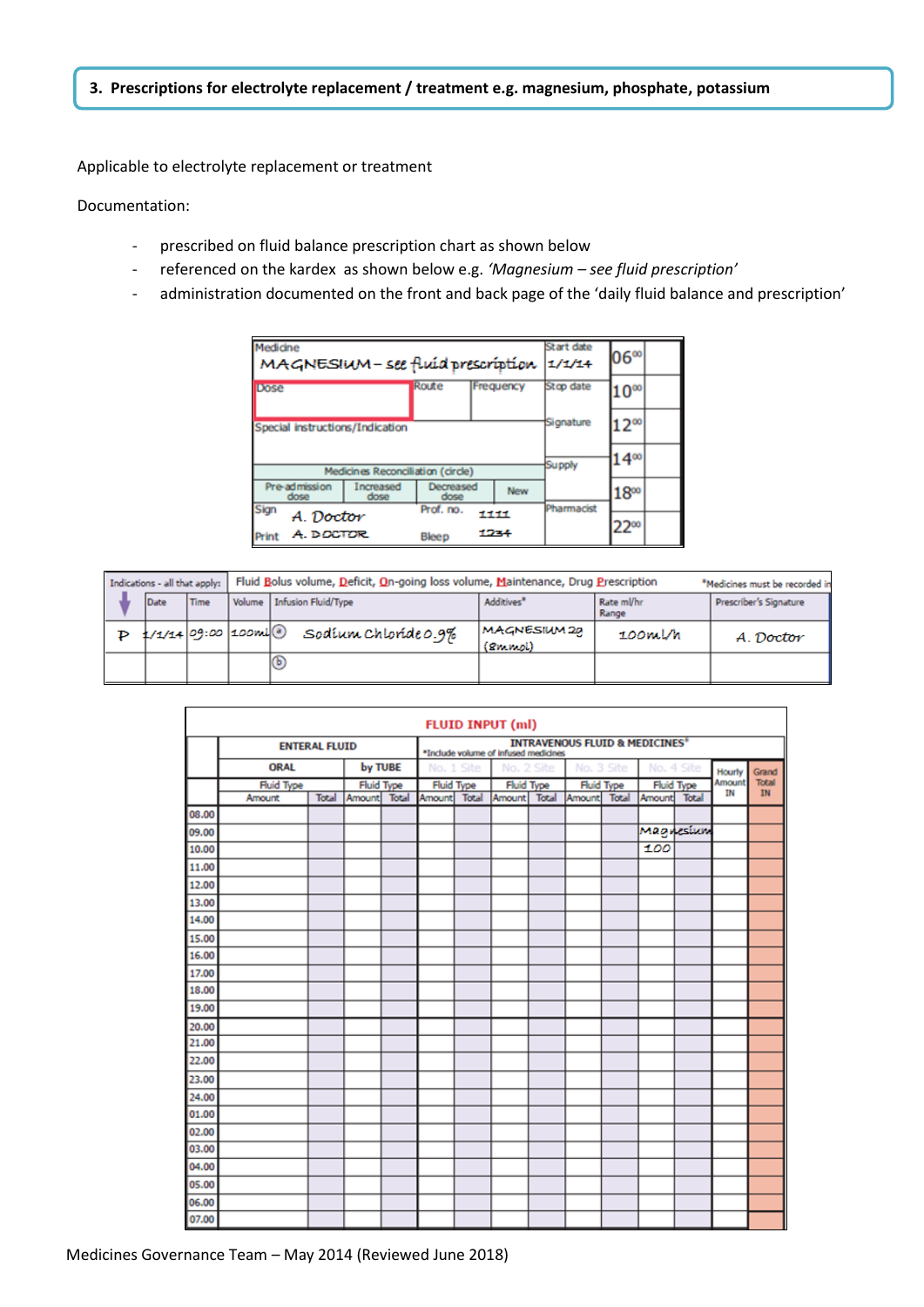**4. IV fluid infusions to replace fluids e.g. sodium chloride 0.9%, Hartmann's solution, glucose 5%**

Applicable to intravenous fluid replacement.

Documentation:

- prescribed on the fluid balance prescription
- administration on the front page (fluid balance administration record)
- It is not necessary to prescribe or reference on medicine kardex

| Indications - all that apply: |      | Fluid Bolus volume, Deficit, On-going loss volume, Maintenance, Drug Prescription<br>*Medicines must be recorded in |                                             |                        |                     |                        |  |  |  |
|-------------------------------|------|---------------------------------------------------------------------------------------------------------------------|---------------------------------------------|------------------------|---------------------|------------------------|--|--|--|
| Date                          | Time |                                                                                                                     | Volume   Infusion Fluid/Type                | Additives <sup>*</sup> | Rate ml/hr<br>Range | Prescriber's Signature |  |  |  |
|                               |      |                                                                                                                     | M 1/1/14/09:00 100mi @ Sodium Chioride 0.9% |                        | $83$ m $\sqrt{hr}$  | A. Doctor              |  |  |  |
|                               |      |                                                                                                                     |                                             |                        |                     |                        |  |  |  |

|       |                   |                      |              |                   |    |                   | <b>FLUID INPUT (ml)</b>              |                                           |                   |              |                   |                     |             |
|-------|-------------------|----------------------|--------------|-------------------|----|-------------------|--------------------------------------|-------------------------------------------|-------------------|--------------|-------------------|---------------------|-------------|
|       |                   | <b>ENTERAL FLUID</b> |              |                   |    |                   | *Include volume of infused medicines | <b>INTRAVENOUS FLUID &amp; MEDICINES*</b> |                   |              |                   |                     |             |
|       | <b>ORAL</b>       |                      |              | by TUBE           |    | No. 1 Site        | No. 2 Site                           | No. 3 Site                                |                   | No. 4 Site   |                   | Hourly              | Grand       |
|       | <b>Fluid Type</b> |                      |              | <b>Fluid Type</b> |    | <b>Fluid Type</b> | <b>Fluid Type</b>                    |                                           | <b>Fluid Type</b> |              | <b>Fluid Type</b> | <b>Amount</b><br>IN | Total<br>IN |
|       | Amount            | Total                | Amount Total |                   |    |                   | Amount Total Amount Total            | Amount Total                              |                   | Amount Total |                   |                     |             |
| 08.00 |                   |                      |              |                   |    |                   |                                      |                                           |                   |              |                   |                     |             |
| 09.00 |                   |                      |              |                   |    |                   | (a)Sodíum Chioríado.9%               |                                           |                   |              |                   |                     |             |
| 10.00 |                   |                      |              |                   | 83 |                   |                                      |                                           |                   |              |                   |                     |             |
| 11.00 |                   |                      |              |                   | 83 |                   |                                      |                                           |                   |              |                   |                     |             |
| 12.00 |                   |                      |              |                   | 83 |                   |                                      |                                           |                   |              |                   |                     |             |
| 13.00 |                   |                      |              |                   | 83 |                   |                                      |                                           |                   |              |                   |                     |             |
| 14.00 |                   |                      |              |                   | 83 |                   |                                      |                                           |                   |              |                   |                     |             |
| 15.00 |                   |                      |              |                   | 83 |                   |                                      |                                           |                   |              |                   |                     |             |
| 16.00 |                   |                      |              |                   | 83 |                   |                                      |                                           |                   |              |                   |                     |             |
| 17.00 |                   |                      |              |                   | 83 |                   |                                      |                                           |                   |              |                   |                     |             |
| 18.00 |                   |                      |              |                   | 83 |                   |                                      |                                           |                   |              |                   |                     |             |
| 19.00 |                   |                      |              |                   | 83 |                   |                                      |                                           |                   |              |                   |                     |             |
| 20.00 |                   |                      |              |                   | 83 |                   |                                      |                                           |                   |              |                   |                     |             |
| 21.00 |                   |                      |              |                   | 83 |                   |                                      |                                           |                   |              |                   |                     |             |
| 22.00 |                   |                      |              |                   |    |                   |                                      |                                           |                   |              |                   |                     |             |
| 23.00 |                   |                      |              |                   |    |                   |                                      |                                           |                   |              |                   |                     |             |
| 24.00 |                   |                      |              |                   |    |                   |                                      |                                           |                   |              |                   |                     |             |
| 01.00 |                   |                      |              |                   |    |                   |                                      |                                           |                   |              |                   |                     |             |
| 02.00 |                   |                      |              |                   |    |                   |                                      |                                           |                   |              |                   |                     |             |
| 03.00 |                   |                      |              |                   |    |                   |                                      |                                           |                   |              |                   |                     |             |
| 04.00 |                   |                      |              |                   |    |                   |                                      |                                           |                   |              |                   |                     |             |
| 05.00 |                   |                      |              |                   |    |                   |                                      |                                           |                   |              |                   |                     |             |
| 06.00 |                   |                      |              |                   |    |                   |                                      |                                           |                   |              |                   |                     |             |
| 07.00 |                   |                      |              |                   |    |                   |                                      |                                           |                   |              |                   |                     |             |